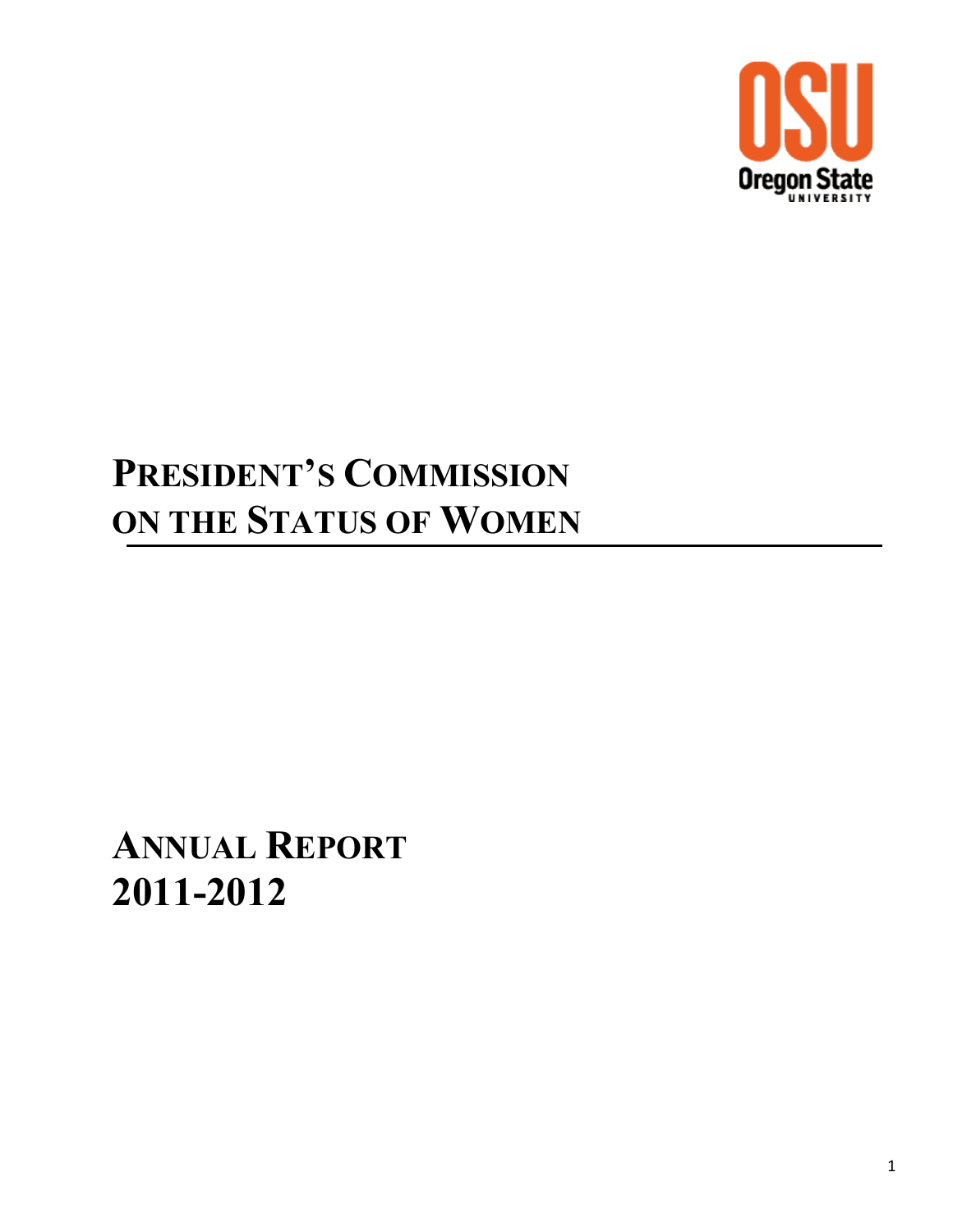## **INTRODUCTION**

The President's Commission on the Status of Women (PCOSW) was established at Oregon State University in 1972. As an independent commission responsible to the President, PCOSW advises the President and other administrators regarding the status of women within the University. The Commission is appointed by the President to actively advocate and promote a positive climate for all university women students, staff, faculty, and administrators. As a direct link with the President, The President's Commission on the Status of Women actively helps women on campus to succeed professionally and personally, creates community awareness of women's issues, and investigates and advocates change by acting as a unifying voice.

As 2011-2012 academic year comes to a close, the leadership and members of the President's Commission on the Status of Women (PCOSW) present their final report. The PCOSW membership and guests this year included female and male representatives from the professorial faculty, professional faculty, staff, and students. Each monthly meeting addressed issues of importance from all sectors of the OSU community.

#### **2011 PCOSW RETREAT SUMMARY**

OSU's PCOSW Retreat was held at the Adair Clubhouse on September 13 from 9 am – 1 pm. There were 14 members in attendance bringing representation from a variety of OSU units. A description of PCOSW background was provided for the new members.

Brief discussion topics included:

- 1. Improvements and updates to be made on the PCOSW website and Blackboard sites.
- 2. PCOSW participation in University Day.
- 3. Encouragement for members to acknowledge and promote positive practices by individuals across campus via notes on new PCOSW stationary.
- 4. Angelo Gomez reported on the Office of Equity and Inclusion and described a self study the office would be conducting.
- 5. Hiring process for the Ombuds position was reviewed.
- 6. Minor updates to bylaws were approved.

Brainstorming issues for PCOSW to address in the coming year resulted in the formation of four subcommittees:

- 1. Professional development and mentoring
- 2. Diversity, equity, and inclusion
- 3. Work Life Balance
- 4. Bylaws revision

## **SYNERGISTIC ACTIVITIES**

#### **Summary**

PCOSW worked with several agencies across campus this year to complete its work. The Work Life Balance Subcommittee worked with the Office of Academic Affairs and the Office of Human Resources to produce the Work Life Balance toolkit. PCOSW subcommittee members met with the Office of Equity and Inclusion several occasions to identify areas of overlap and partnership. PCOSW co-chairs worked with the Office of the Ombuds to continue work on an anti-bullying policy.

### **ADVANCE Grant Advisory Committee**

The PCOSW Professional Development and Mentoring subcommittee invited Dr. Sue Rosser to provide a workshop on NSF-funded ADVANCE grants and to give a public lecture ("Breaking into the Lab: Engineering Careers for Women in Science") on April 30, 2012. Dr. Rosser's visit was co-organized by the Department of Women's Studies. The extensive interactions with Dr. Rosser will aid in development of an Institutional Transformation grant proposal to NSF being prepared by a working group organized by Susan Shaw of Women's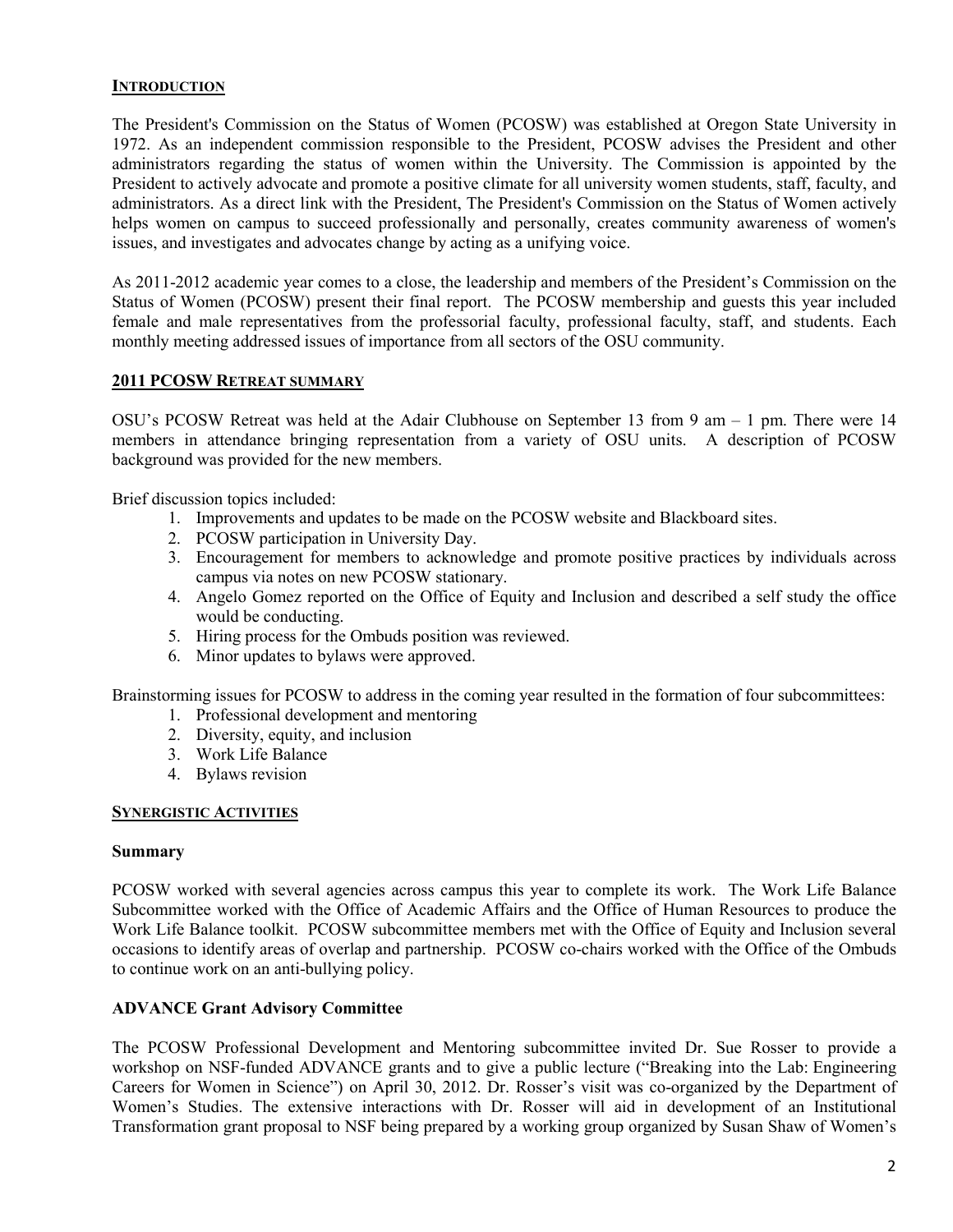Studies.

# **Women in Science (WIS)** *Forward to Professorship* **Workshop**

WIS provides support and resources for women in science, particularly graduate students, research assistants, and early-career faculty members. WIS members, Maria Kavanaugh, Lisa Ganio and Barb Lachenbruch, obtained an NSF ADVANCE grant subcontract to attend a weeklong training to learn about the "Forward to Professorship" mentoring program in STEM fields, then presented their own workshop at OSU to a nationally recruited group of women faculty participants in April 2012.

## **Establishment of OSU Post-doctoral Association (OPA)**

The National Academy of Sciences strongly supports development of uniform mentoring policies for postdoctoral fellows in academia to ensure career advancement opportunities and to prepare post-doctoral fellows to succeed in their chosen career tracks. In spring term 2012, the OPA was formally established. Post-doctoral mentoring programs are being developed and a list of resources is now available on the graduate school website. Barbara Bond is a point person for post-doctoral programs in the graduate school. Katie Clark, a graduate student in Zoology, has an appointment to assist in the mentoring program. Camille Paxton is organizing informal discussions "Peers and Beers" for post-doctoral scientists to get to know each other and exchange ideas.

# **Office of Equity and Inclusion**

The Diversity, Equity and Inclusion Committee met on several occasions with the staff of the Office of Equity and Inclusion to discuss ways that PCOSW, and the DEI committee in particular, could support the newly established Office.

- The DEI Committee assisted with a peer institution comparison, reviewing information on diversity, equity and inclusion practices at sixteen of OSU's peer institutions, offering observations and recommendations (**Appendix A**).
- The DEI Committee assisted in facilitating forums and focus group discussions for the self-study team. The Committee also took notes and collected data during discussions.
- The DEI Committee helped to plan and implement Dr. Daryl Smith's visit to campus in February 16-17, 2012. While on campus, Smith met with the Office of Equity and Inclusion's self-study team; spoke with university administrators; and held several forum for on-campus groups (including PCOSW).

# **Work Life Balance Toolkit**

The Work Life Balance Subcommittee focused on issues of child care and work/life flexibility for faculty and staff. Development of the Toolkit For Deans And Chairs initiated by the 2009-2010 PCOSW had been transferred to Leslie Burns for completion, but was then transferred back to PCOSW in November 2011. Largely through the efforts of Rebecca Schoon, Work Life Balance Graduate Research Assistant, the Work Life Balance Subcommittee worked with the Office of Academic Affairs and the Office of Human Resources to produce the Work Life Balance toolkit. In addition, a system-wide survey on all OUS campuses on work/life flexibility was conducted by the American Council on Education for OSU professorial faculty in November 2011. Data from this survey has been encorporated into the Toolkit. A draft of the Work Life Balance Toolkit is included in **Appendix B**.

# **Childcare**

Stephanie Duckett, Student Parent Advocate in the Division of Student Affairs, presented information on the current campus childcare situation in November 2012. At that time, there were two sites that provided childcare to the OSU community. Growing Oaks has since moved to an offsite location. Childcare will continue to be offered at both sites, but fees will be raised. The facility has gone from a three-tiered system to a single fee for students, faculty, and community members. For the next five years, fees will increase up to 3%, consistent with the Consumer's Price Index-Urban. The current plan discussed is for OSU to build a new family center by 2015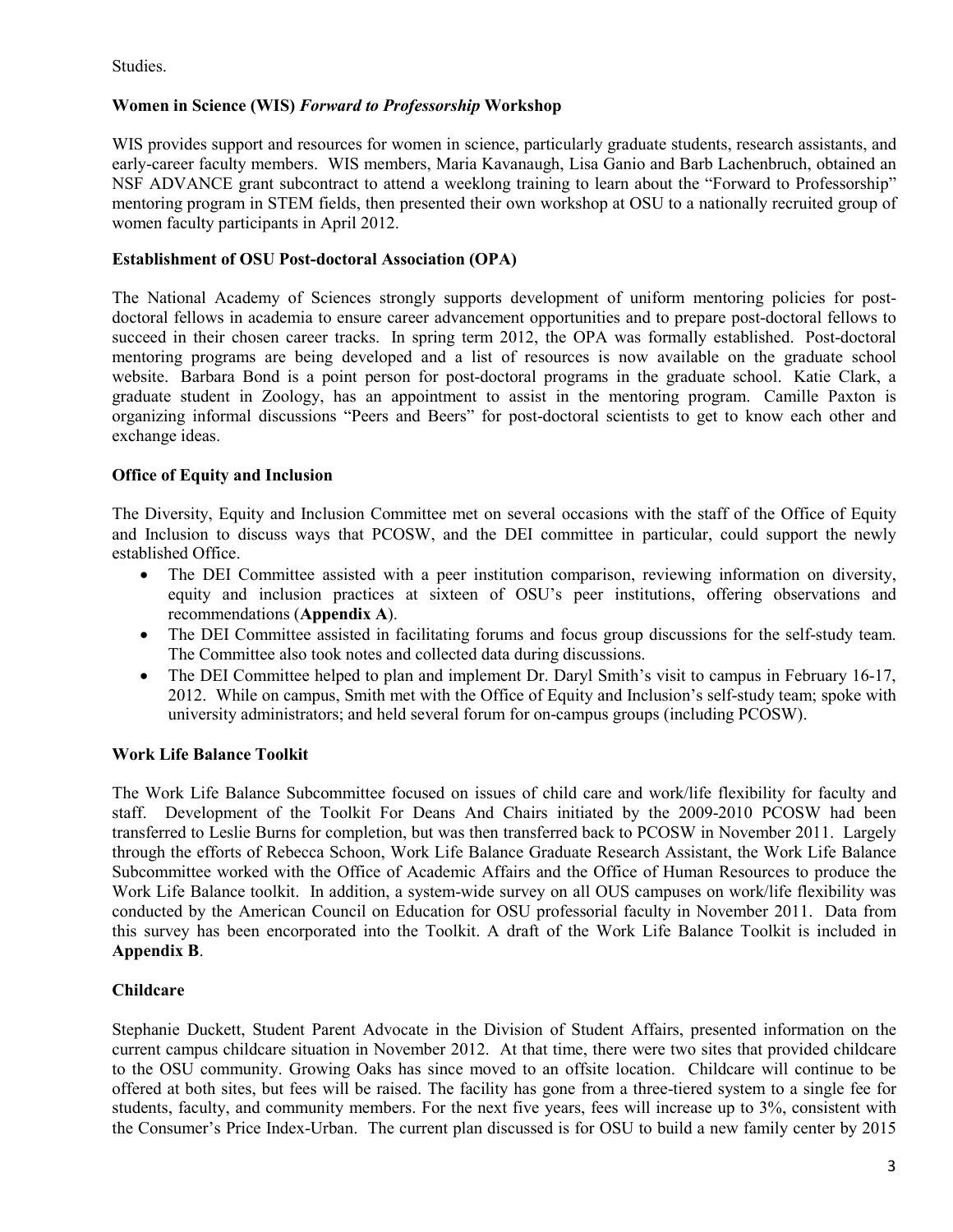that will be funded from student building-fee dollars. Stephanie said that 6.6 million dollars has been allocated for this project.

# **Anti-Bullying Initiative**

At the close of the 2010-2011 Academic year, the PCOSW Anti-Bullying committee had produced a draft for a policy to address bullying at OSU. Various OSU leaders reviewed the draft and decided that more work needed to be done to create an "enforceable" document. A separate committee was convened to develop a white paper that would provide research and examples of bullying issues. The "white-paper" committee, made up of Angelo Gomez, Brend McComb, Deb Pence, Donna Champeau and Kimberly Japhet, met a few times in the Fall 2011 and determined an outline (shell) of what would be needed to complete the white paper. Due to the busy schedules of the committee members, little work was completed during Winter 2012. In March 2012, Kimberly Japhet proposed doing the research needed to flesh out the information requested in the Fall 2011 outline. Kimberly Japhet worked with Sue Theiss (the new OSU Ombudsman), Amarah Niazi (WAGE Graduate Research Assistant) and Angelo Gomez, Anne Gillies and Richard Fields in the Office of Equity and Inclusion) on the project. Information gathered included: (1) a variety of definitions for bullying; (2) the impact bullying has on the targets and organization; (3) an assessment of the bullying issues at OSU; (4) examples of bullying policies combined into harassment and disruptive behavior policies; (5) the use and best examples of codes of conduct for employees; (6) the role of the Ombuds in addressing issues on bullying and in developing training on campus (including how to train bystanders); (7) how institutions balance the need to address bullying with constitutional free speech protections; and (8) the best options for steps to be taken to report and address bullying in the hierarchy of OSU. During Spring 2012, Sue Theiss and representatives from OSU legal counsel will review a draft of the white paper.

# **PRESIDENT AND PROVOST'S LECTURE SERIES**

# **Diversity, Equity and Inclusion: Daryl G. Smith**

Dr. Daryl Smith is Professor of Education and Psychology at Claremont Graduate University. Dr. Smith's research interests center on diversity in higher education, evaluation and organizational change, college governance issues, women in academe, women's colleges, institutional research, student affairs, and classroom teaching. She authored the book *Diversity's Promise for Higher Education*. On February 16, 2012, she gave a public lecture at OSU about defining and pursuing our highest aspirations as an equitable, inclusive, and diverse university community. The following day she spoke to several small groups on campus including the Office of Equity and Inclusion self-study team, university leadership and PCOSW members. Following her visit, PCOSW members discussed several items that had come up during their meeting with Dr. Smith:

- The problem of bringing international faculty/students: being sure we include a retention piece, once people are on campus.
- Recognizing the different issues between international hires compared to domestic minority groups.
- Looking at numbers: be sure to look at whether there's diversity in the administrative ranks.
- Forming foundations for Best Practices, e.g., course offerings related to diversity; Smith offered indicators of success, but not steps of how to achieve them.
- Integrating "equity" into OSU's core strategic goals (as opposed to just the administration's).

# **Professional Development and Mentoring: Sue Rosser**

Dr. Sue Rosser is the Provost at San Francisco University, a gender & science expert and Principal Investigator on a multi-million dollar NSF ADVANCE (Increasing the Participation and Advancement of Women in Academic Science and Engineering Careers) grant. On April 30, 2012, Dr. Rosser gave a university-wide lecture about mentoring of women in STEM fields as well as led a workshop on grant writing for faculty. In the workshop, Dr. Rosser described ADVANCE Institutional Transformation grants focused on hiring, recruitment, mentoring, tenure/promotion and retention that have helped all faculty, but particularly women in STEM, to advance in their careers. The family-friendly policies, data collection and leadership opportunities that emerge from ADVANCE improve departmental, college, and institutional climate for all. Dr. Rosser also met informally with the ADVANCE advisory board, giving them suggestions on their upcoming grant submission.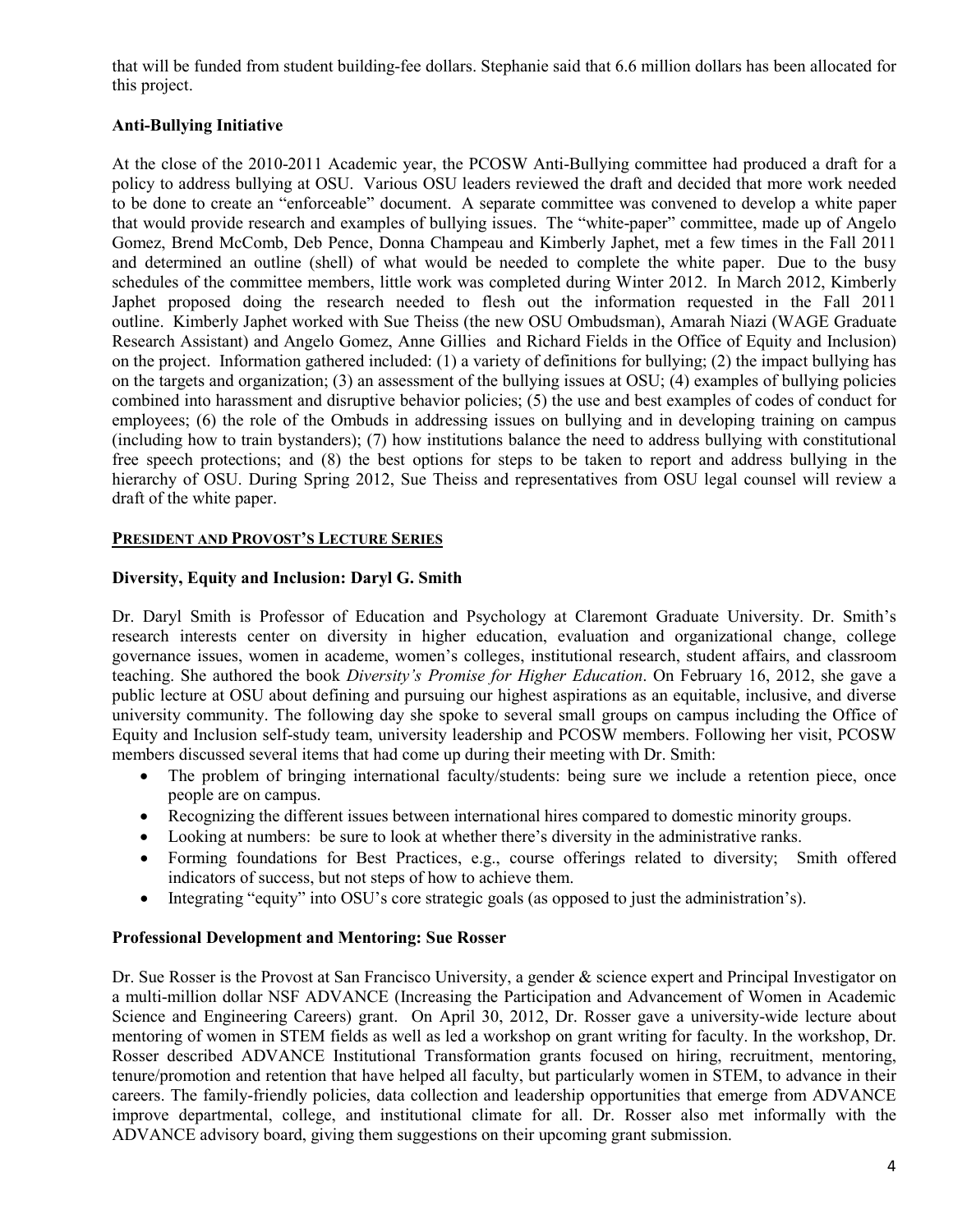## **Work Life Balance: Rachel Connelly**

Dr. Rachel Connelly is a Professor of Economics and Chair of Economics Department at Bowdoin College. Connelly's area of research is at the intersection of demographics and labor markets. Specifically, her research on child care considers both sides of the market -- the demand for child care on the part of families with young children, the labor supply of child care workers, employers use of child care as an employment benefit, and parental child caregiving time. Her most recent book ("Professor Mommy: Finding work-family balance in Academia") addresses key questions for women throughout all stages of their academic careers, from graduate school through full professor. On May 23, 2012, Dr. Connelly lead two workshops ("Doing it All: Academic Success & Parenting" and "Know Yourself, Then Make It Work") for OSU faculty, staff and students as well as gave a public lecture ("Finding Work Life Balance in Academia").

### **Invitation to First Lady Michelle Obama to OSU campus**

PCOSW started an initiative to attract Obama, based on shared interests in Work Life Balance, advancement of women's careers, and civility issues as well as the University's research towards healthy children and families. PCOSW drafted a invitation letter and presented it to OSU's Government Relations Representative Kate Sinner , and President Ray sent it to the White House. Within several weeks, a positive response was received, arranging for Obama to be OSU's 2012 Commencement speaker. While PCOSW understands that other efforts have moved towards this in the past, it is clear that we helped emphasize the intersection of this institution's intitiatives with those of the First Lady. PCOSW has continued to support the planning of the Obama visit by supplying information to University Relations and Marketing, and by proposing small-group meetings on topics of interest.

## **PROFESSIONAL DEVELOPMENT & MENTORING SUBCOMMITTEE REPORT**

PCOSW seeks to enhance OSU's ability to realize the benefits of career advancement and mentoring for all sectors of the university community (faculty, staff, students, postdoctoral scholars). Continuous learning and development have long been OSU values, aligning with our land grant mission and supporting successful realization of our strategic goals. Morale, retention and productivity are optimized when each OSU student and employee has optimal access to personal and career advancement opportunities. Unfortunately, such access (which has never been universal) is increasingly limited due to strained budgets and increased workloads. We believe that support and expansion of department/division mentoring programs and fine-tuning of universitywide policies can help to reverse this unsettling trend.

1. **Faculty/Staff tuition reduction -** A number of years ago, the Oregon University System instituted a reduced faculty/staff tuition benefit for regular employees at all Oregon University institutions. This innovative nonmonetary benefit was seen as a way to leverage institutional strengths in support of recruitment, retention, and university workforce development/advancement.

Sadly, the staff rate benefit is not accessible to all OSU employees. Supervisory approval may be withheld due work coverage needs or other concerns. Statewide employees in Extension, experiment stations, and the OSU Cascades campus are generally unable to attend courses offered on the OSU campus because of geographic distance. E-Campus classes are excluded from the reduced tuition rates (which has also precluded e-campus tuition and fee remissions for graduate assistants until recently). Unequal access to employee educational benefits is inconsistent with our institutional equity, development, and retention goals.

*In 2012-13, PCOSW will propose institutional policy revisions that support equitable employee access to reduced tuition benefits for both classroom and e-campus classes.* 

- 2. **Mentoring** Over the last few years, OSU has demonstrated a commitment to mentoring as a strategy for retention and professional advancement. Examples include:
	- Liberal Arts developed a comprehensive mentoring program for tenure track faculty.
	- Women's Advancement and Gender Equity created a detailed mentoring tool kit targeted to tenure track faculty.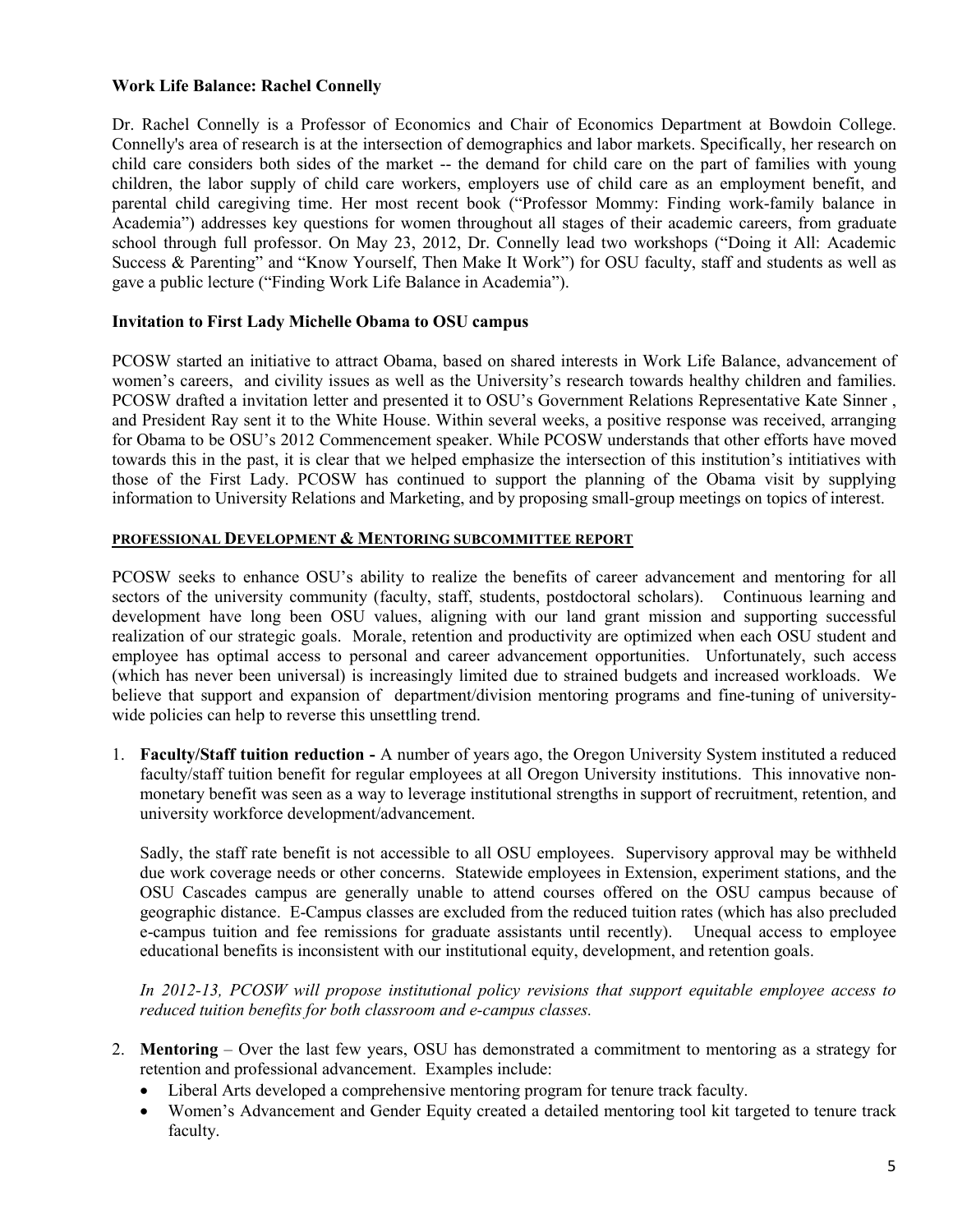- Community & Diversity compiled list of OSU mentoring programs and point people
- PCOSW benchmarked several excellent mentoring programs at other universities (such as Texas A&M) to inform the development of future OSU mentoring programs

Recent reorganization of academic and administrative units offers new opportunities to build on these efforts and advance institutional mentoring goals.

*In 2012-13, the PCOSW Mentoring Committee and the Office of Equity and Inclusion will establish a program to update mentoring resources ( including the mentoring toolkit, OSU mentoring program information, and peer mentoring program descriptions) and post them on the web.*

3. **Diverse career trajectories** – Historically, institutions of higher education considered the most promising faculty hires to be young scholars with consistent, strongly linear career trajectories. In recent years, as universities recognize the value of equity and diversity in the academy, it has become apparent that this preference for linear over other trajectories may be unreasonably limiting our access to a range of talent. Military service, family obligations, dual career issues, and ability/disability considerations demonstrate the need to value multiple career paths if we are to compete for excellent faculty/staff and ensure their success and advancement.

*Sylvia Ann Hewlett has been invited by PCOSW to speak at OSU in fall 2012. Her paper in Harvard Business Review, "Off Ramps and On Ramps—Keeping Talented Women On the Road to Success" documents the success of mentoring programs and flexible career paths at increasing retention of highly educated and experienced women in the business sector. PCOSW intends that her visit serve as a starting point to stimulate discussions of innovative approaches to benefiting from non-linear careers at our university.* 

## **AWARDS**

PCOSW provided support for several members of the OSU community to continue their professional development and contributed funds to events on our campus.

### **Oregon State University PCOSW Professional Development Award**

This award recognizes any classified, professional faculty, or faculty member who excels in supporting and encouraging OSU employees to participate in professional and/or educational development opportunities. PCOSW believes that professional development is critical to excellent performance and employee satisfaction. The award offers a way of commending individuals who support the learning environment for OSU employees. Historically, the focus of the award has been on how developmental opportunities are brought to the attention of staff, how opportunities are equitably provided, how flexibility is demonstrated in providing opportunities, and what change the opportunity has provided for staff or departmental atmosphere. We encourage consideration of those who may not fit the pattern of the past; such as those who may not necessarily serve in a supervisory capacity but are seen as key individuals in the inspiration, encouragement, support, and development of others. PCOSW uses the Division of Student Affairs Campus Compact document as a model for selecting the award recipient. This document describes aspirations and commitments based on the principles of a purposeful, disciplined, open, caring, just, and celebrative community. The award recipient receives a plaque and check for \$1,000 during the University Days celebration. Adry Clark, the Assistant Director of Career Services, will receive the award for 2011-2012.

### **Annual Conference Attendance Supported by PCOSW**

PCOSW annually allocates funds to allow members of the OSU community to attend the Oregon Women in Higher Education conference and the College and University Work/Family Association conference. In 2012, PCOSW distributed funding for four members of our university (Michelle Kutzler, Leah Houtman, Sarah Al-Sheikhly, Mirabelle Fernandes-Paul) to attend the Oregon Women in Higher Education conference held in Portland, OR. PCOSW also distributed funding Rebecca Schoon to attend the 2012 College and University Work/Family Association conference held in Ann Arbor, MI.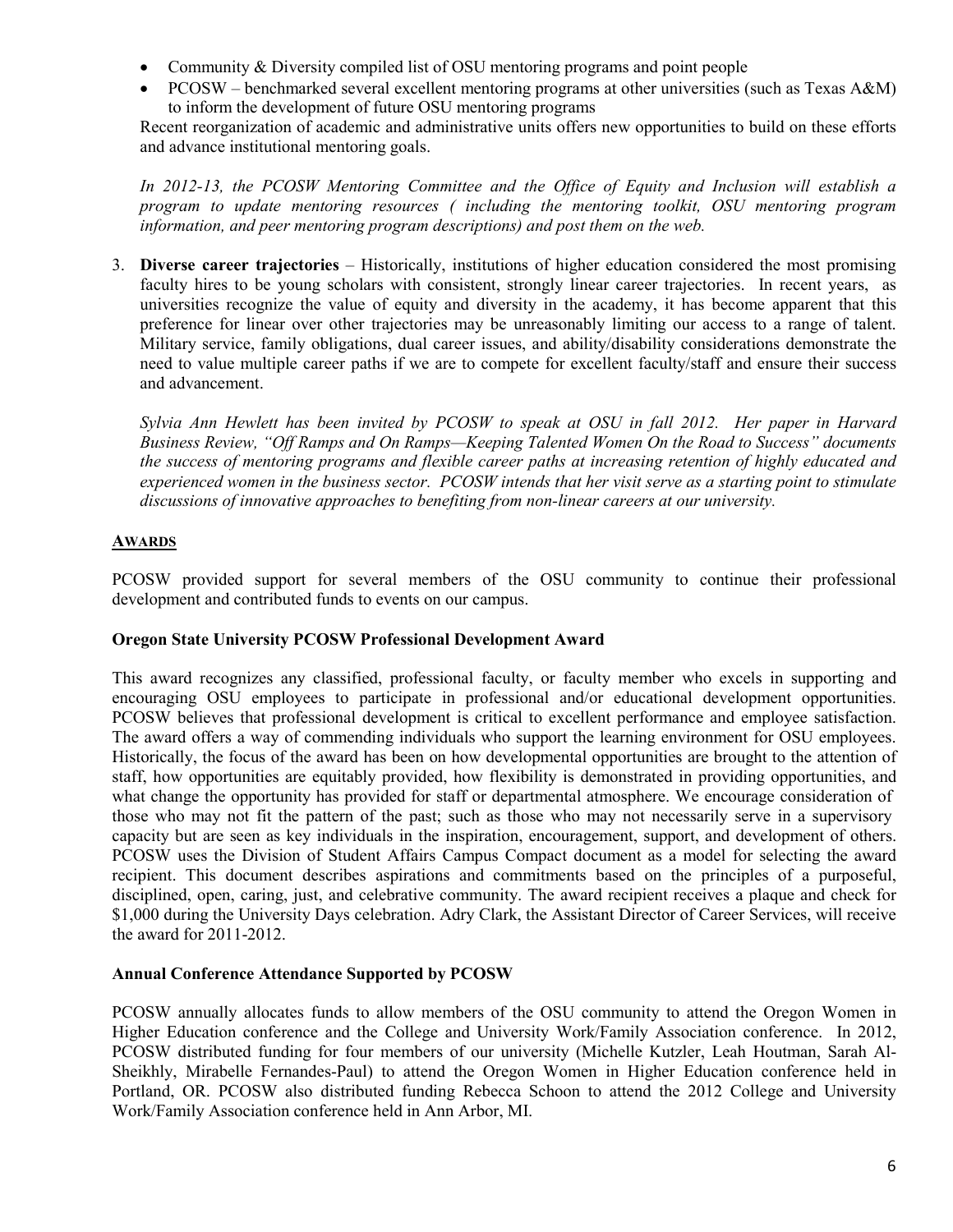| <b>Proposal Title/Description</b>                                                              | <b>Submitted by</b>               | <b>Total</b>        | <b>Amount</b> |
|------------------------------------------------------------------------------------------------|-----------------------------------|---------------------|---------------|
|                                                                                                |                                   | budget              | awarded       |
| Internship in Udaipur, Rajasthan with Action Research                                          | Price,<br>graduate<br>Sara        | \$500.00            | \$500.00      |
| and Training in Health, August 23-October 24, 2011.                                            | student in Anthropology           |                     |               |
| Attendance at the Two-Year College Association                                                 | Christopher<br>McDonald,          | \$140.00            | \$140.00      |
| (Pacific Northwest) Annual Conference, Yakima, WA.,                                            | graduate<br>student<br>1n         |                     |               |
| October 7-8, 2011. Paper presentation: "Connecting                                             | English                           |                     |               |
| Communities with Queer Texts:<br>A Pedagogical                                                 |                                   |                     |               |
| Discussion<br>of<br>the<br>First-Year<br>Experience<br>1n                                      |                                   |                     |               |
| Encountering LGBT Texts in the Writing Classroom."                                             |                                   |                     |               |
| Attendance<br>the<br>National Women's<br>at<br>Studies                                         | Virginia Martin, graduate         | \$1,028.00          | \$500.00      |
| Association Annual Conference, November 9-13, 2011.                                            | student in MAIS                   |                     |               |
| Thesis research in Haiti for ethnographic study of                                             | Annalise<br>Watson,               | \$6000.00           | \$500.00      |
| Haitian women's experience of childbirth following the                                         | graduate<br>student<br>in         |                     |               |
| 2010 earthquake.                                                                               | <b>Applied Anthropology</b>       |                     |               |
| Uganda field study on obstetric fistula.                                                       | Bonnie Ruder, graduate            | \$4,042.00          | \$500.00      |
|                                                                                                | student in Anthropology           |                     |               |
|                                                                                                | and Public Health                 |                     |               |
| Attendance at the Bodies of Influence Conference,                                              | Matt<br>Hagan,<br>graduate        | \$950.00.           | \$500.00      |
| Georgia State University, February 12-14, 2012. Paper                                          | student in English                |                     |               |
| presentation: "Writing On and Writing Back with the                                            |                                   |                     |               |
| Body: Literacy Narrative and Resistance in Jamaica                                             |                                   |                     |               |
| Kincaid's Lucy".                                                                               |                                   |                     | \$1000.00     |
| Attendance at the Women as Global Leaders<br>Conference, Abu Dhabi, March 2012. The conference | Katelyn Banta and Toni<br>Dondero | Attendance<br>fees: | $(\$500.00$   |
| brings together participants from over 90 countries to                                         |                                   | \$2000.00           | each)         |
| build educational leadership through collaboration,                                            |                                   | per student         |               |
| sharing, and mentoring. The 2012 theme is "Creating a                                          |                                   |                     |               |
| Sustainable Future for the World."                                                             |                                   |                     |               |
| Attendance at the National Popular Culture and                                                 | Haley Larsen, graduate            | \$200.00            | \$200.00      |
| American Culture Association Conference, Boston,                                               | student in English                |                     |               |
| April 11-14, 2012. Paper presentation: "Vermeer on the                                         |                                   |                     |               |
| Cutting Room Floor:<br>Susanna<br>Kaysen's<br>Girl,                                            |                                   |                     |               |
| Interrupted Adapted for the Screen."                                                           |                                   |                     |               |
| Organization and Administration of the Confidence                                              | McConnel,<br>Sarah                | \$600.00            | \$600.00      |
| Conference, OSU campus, April 23-27.                                                           | SisterScholars<br>Program         |                     |               |
|                                                                                                | Coordinator                       |                     |               |
| Attendance for 10 students at the White Privilege                                              | Angela Baxter, ASOSU              | \$9780.00           | \$500.00      |
| Conference, Albuquerque, NM, March 28-April 21,                                                | Director<br>of<br>Graduate        |                     |               |
| 2012.                                                                                          | <b>Student Affairs</b>            |                     |               |
| Attendance at the National Association of International                                        | Shandin Rickard                   | \$2,289.00          | \$500.00      |
| Educators Annual Conference in Houston, Texas May                                              |                                   |                     |               |
| 28-June 1, 2012.                                                                               |                                   |                     |               |
| PCOSW Summer Education Abroad Scholarships.                                                    | (International<br><b>IDEA</b>     | \$7000.00           | \$7000.00     |
|                                                                                                | Education<br>Degree<br>and        |                     |               |
|                                                                                                | Abroad Office)                    |                     |               |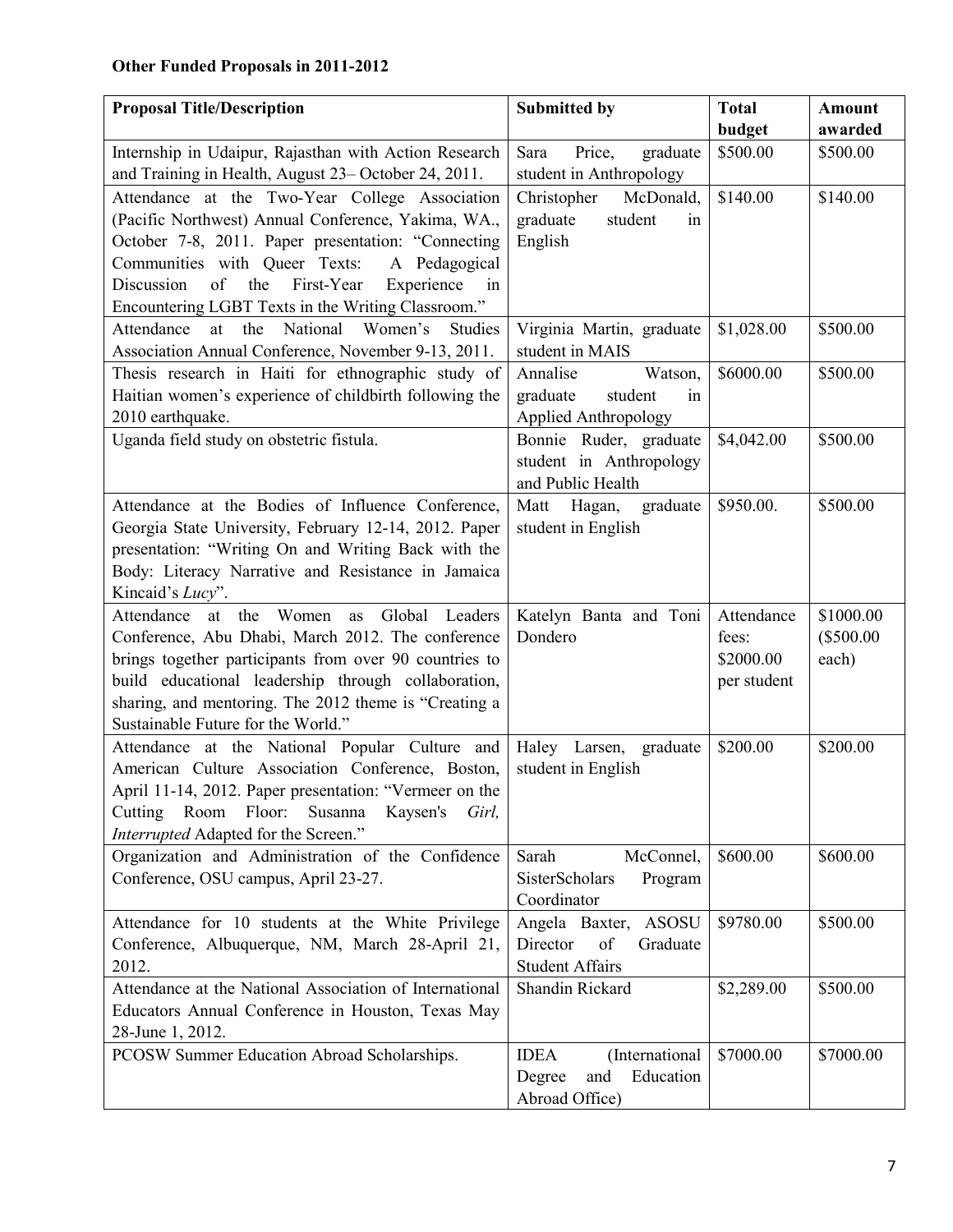## **PCOSW Recommendations to the President**

- 1. We recommend a clear program that publicly supports efforts that increase access to professional development and mentoring and that allocates resources to ensure equity and continued growth in these areas.
- 2. We recommend the development of approaches to balance the perceived strengths of "elite" foreign born scholars and research scientists with the unique strengths of U.S. born/domestic women.
- 3. In hiring, promotion and career advancement opportunities, we recommend the development of policies to ensure the inclusion of U.S. born minorities and women versus foreign born or non-U.S. citizens who are minorities and women, and to track the demographics of U.S. and international students/faculty/staff separately.
- 4. When considering disability access for all members of the OSU community (faculty, staff and students), in addition to resources that concern physical accessibility, we recommend consideration of a broader range of access to resources and opportunities including mentoring and career advancement.
- 5. We recommend continued attention to and advocacy for the issue of Work Life Balance through support for speakers, educational opportunities, access to lactation rooms and availability of on-campus daycare for the entire OSU community (faculty, staff and students).
- 6. We recommend that the "white-paper" committee of the Anti-Bullying Initiative be tasked to priortize the formulation of a final white paper towards a policy addressing bullying or adding to OSU's current policy on harrassment.

Respectfully submitted by PCOSW:

# **Leadership Team**

Kimberly Hanaway-Japhet (Co-chair) Michelle Kutzler (Co-chair, Treasurer) Susan Rodgers (Secretary) Jan Spitsbergen (Membership Officer) Jana Zvibleman (Marketing Officer)

# **Commission Members**

Jennifer Almquist Dan Arp Linda Anderson Meleani Bates Belinda Batten Kathy Brier Mariette Brouwers Amy Davila-Klautzsch Shirley Dodsworth Andrea Doyle

Stephanie Duckett Nicole Duplaix Hilary Egna Mirabelle Fernandes-Paul Kryn Freehling Angelo Gomez Kate Halischak Sara Hulse Brenda McComb Linda O'Hara

Christine Olsen Tuba Ozhan-Haller Deb Pence Kate Peterson Candy Pierson-Charlton Marilyn Read Leonora Rianda Susana Rivera-Mills Malinda Shell